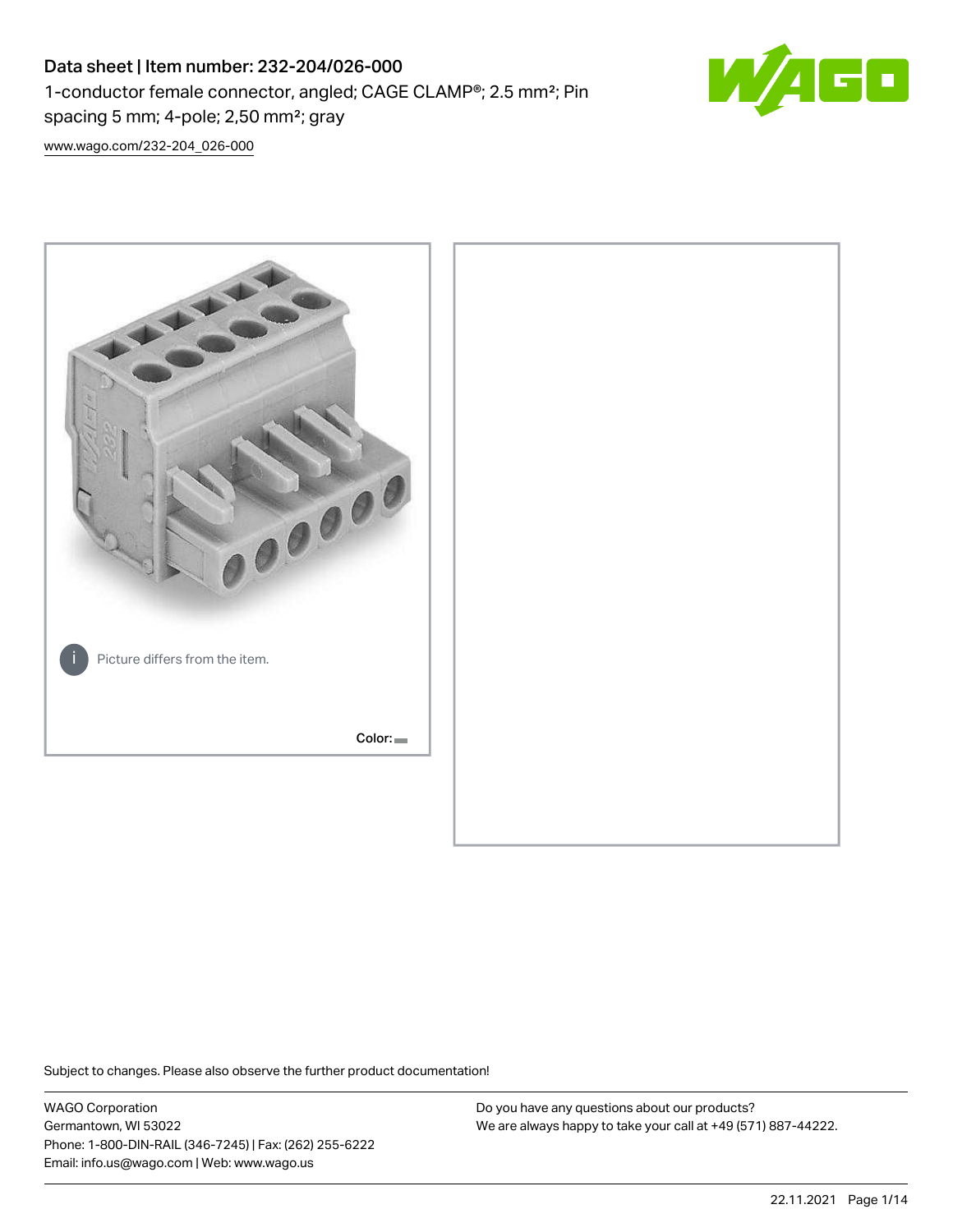

Dimensions in mm

 $L =$  (pole no. x pin spacing) + 1.5 mm + 0.9 mm

2- to 3-pole female connectors – one latch only

#### Item description

- **Universal connection for all conductor types**
- Easy cable pre-assembly and on-unit wiring via vertical and horizontal CAGE CLAMP<sup>®</sup> actuation  $\blacksquare$
- $\blacksquare$ Integrated test ports
- $\blacksquare$ With coding fingers

Subject to changes. Please also observe the further product documentation! Data

WAGO Corporation Germantown, WI 53022 Phone: 1-800-DIN-RAIL (346-7245) | Fax: (262) 255-6222 Email: info.us@wago.com | Web: www.wago.us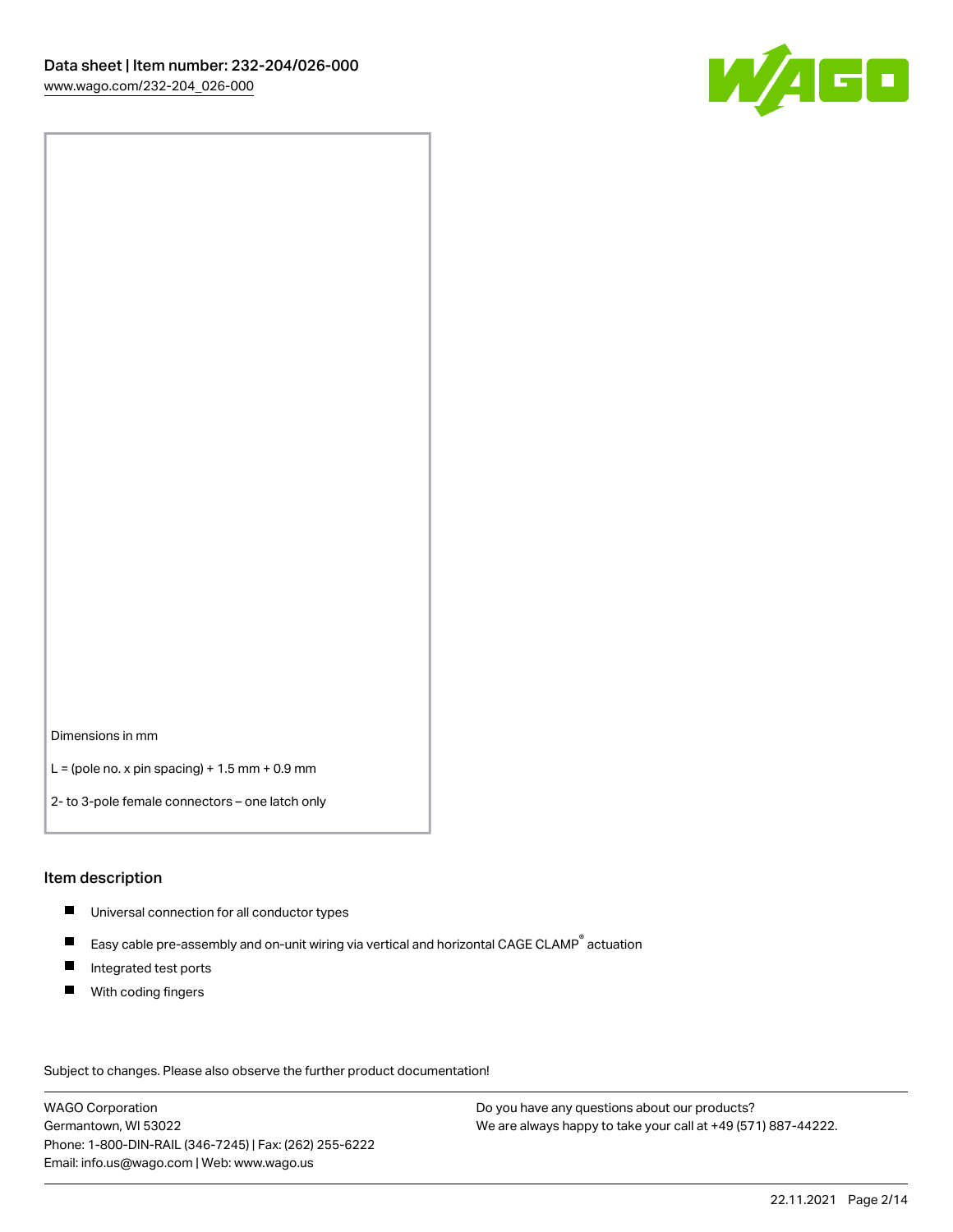

## Data Notes

| Safety information 1 | The MCS-MULTI CONNECTION SYSTEM includes connectors<br>without breaking capacity in accordance with DIN EN 61984. When<br>used as intended, these connectors must not be connected<br>/disconnected when live or under load. The circuit design should<br>ensure header pins, which can be touched, are not live when<br>unmated. |
|----------------------|-----------------------------------------------------------------------------------------------------------------------------------------------------------------------------------------------------------------------------------------------------------------------------------------------------------------------------------|
| Variants:            | Gold-plated or partially gold-plated contact surfaces<br>Other versions (or variants) can be requested from WAGO Sales or<br>configured at https://configurator.wago.com/                                                                                                                                                         |

#### Electrical data

# IEC Approvals

| Ratings per                 | IEC/EN 60664-1                                                        |
|-----------------------------|-----------------------------------------------------------------------|
| Rated voltage (III / 3)     | 320 V                                                                 |
| Rated surge voltage (III/3) | 4 <sub>k</sub> V                                                      |
| Rated voltage (III/2)       | 320 V                                                                 |
| Rated surge voltage (III/2) | 4 <sub>k</sub> V                                                      |
| Nominal voltage (II/2)      | 630 V                                                                 |
| Rated surge voltage (II/2)  | 4 <sub>k</sub> V                                                      |
| Rated current               | 14A                                                                   |
| Legend (ratings)            | $(III / 2)$ $\triangle$ Overvoltage category III / Pollution degree 2 |

#### UL Approvals

| Approvals per                  | UL 1059 |
|--------------------------------|---------|
| Rated voltage UL (Use Group B) | 300 V   |
| Rated current UL (Use Group B) | 15 A    |
| Rated voltage UL (Use Group D) | 300 V   |
| Rated current UL (Use Group D) | 10 A    |

# Ratings per UL

| Rated voltage UL 1977 | 600 V         |
|-----------------------|---------------|
| Rated current UL 1977 | $\sim$ $\sim$ |

#### CSA Approvals

Approvals per CSA

Subject to changes. Please also observe the further product documentation!

| <b>WAGO Corporation</b>                                | Do you have any questions about our products?                 |
|--------------------------------------------------------|---------------------------------------------------------------|
| Germantown, WI 53022                                   | We are always happy to take your call at +49 (571) 887-44222. |
| Phone: 1-800-DIN-RAIL (346-7245)   Fax: (262) 255-6222 |                                                               |
| Email: info.us@wago.com   Web: www.wago.us             |                                                               |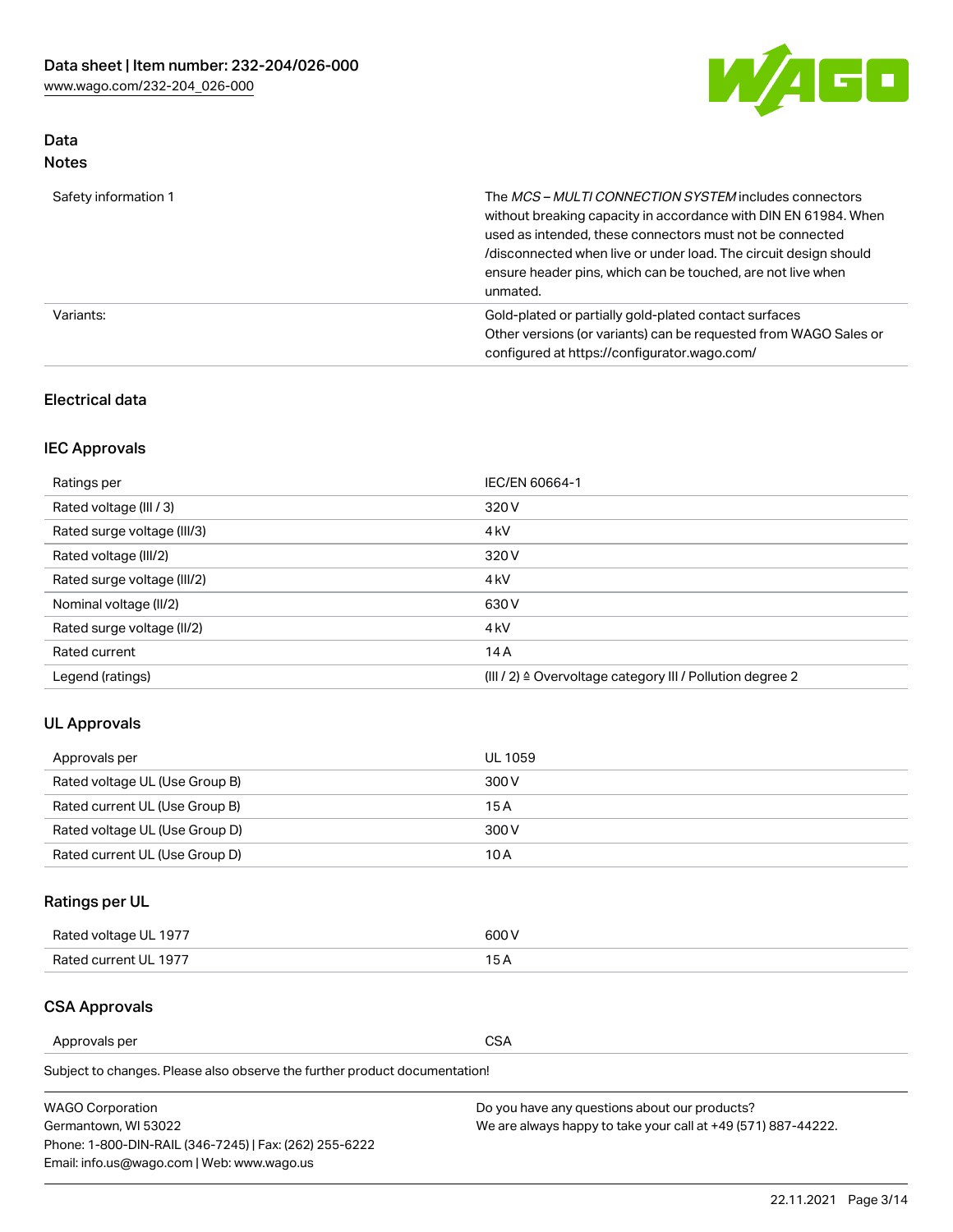

| Rated voltage CSA (Use Group B) | 300 V |
|---------------------------------|-------|
| Rated current CSA (Use Group B) | 15 A  |
| Rated voltage CSA (Use Group D) | 300 V |
| Rated current CSA (Use Group D) | 10 A  |

#### Connection data

| Total number of connection points |  |
|-----------------------------------|--|
| Total number of potentials        |  |
| Number of connection types        |  |
| Number of levels                  |  |

#### Connection 1

| Connection technology                             | CAGE CLAMP <sup>®</sup>                 |
|---------------------------------------------------|-----------------------------------------|
| Actuation type                                    | Operating tool                          |
| Solid conductor                                   | $0.082.5$ mm <sup>2</sup> / 28  12 AWG  |
| Fine-stranded conductor                           | $0.08$ 2.5 mm <sup>2</sup> / 28  12 AWG |
| Fine-stranded conductor; with insulated ferrule   | $0.251.5$ mm <sup>2</sup>               |
| Fine-stranded conductor; with uninsulated ferrule | $0.252.5$ mm <sup>2</sup>               |
| Strip length                                      | 89 mm / 0.31  0.35 inch                 |
| Number of poles                                   | 4                                       |
| Conductor entry direction to mating direction     | 90°                                     |

#### Physical data

| Pin spacing | 5 mm / 0.197 inch     |
|-------------|-----------------------|
| Width       | 22.4 mm / 0.882 inch  |
| Height      | 19.9 mm / 0.783 inch  |
| Depth       | 22.75 mm / 0.896 inch |

#### Mechanical data

| Design<br>angled |  |
|------------------|--|
|------------------|--|

#### Plug-in connection

| Contact type (pluggable connector) | Female connector/socket |
|------------------------------------|-------------------------|
| Connector (connection type)        | for conductor           |
| Mismating protection               | No                      |
| Locking of plug-in connection      | Without                 |

Subject to changes. Please also observe the further product documentation!

| <b>WAGO Corporation</b>                                | Do you have any questions about our products?                 |
|--------------------------------------------------------|---------------------------------------------------------------|
| Germantown, WI 53022                                   | We are always happy to take your call at +49 (571) 887-44222. |
| Phone: 1-800-DIN-RAIL (346-7245)   Fax: (262) 255-6222 |                                                               |
| Email: info.us@wago.com   Web: www.wago.us             |                                                               |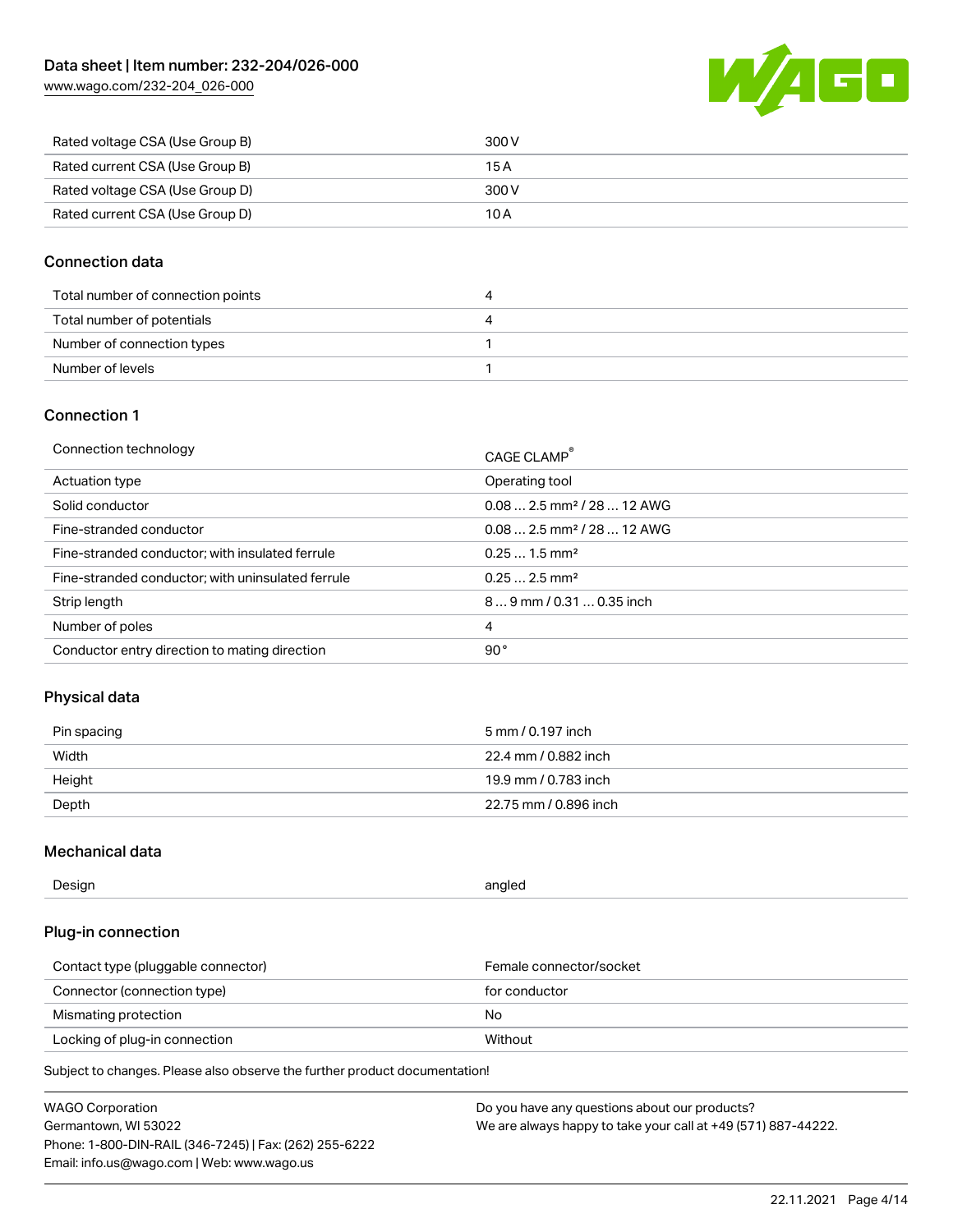

# Material data

| Color                       | gray                              |
|-----------------------------|-----------------------------------|
| Material group              |                                   |
| Insulation material         | Polyamide (PA66)                  |
| Flammability class per UL94 | V <sub>0</sub>                    |
| Clamping spring material    | Chrome nickel spring steel (CrNi) |
| Contact material            | Copper alloy                      |
| Contact plating             | tin-plated                        |
| Fire load                   | 0.127 MJ                          |
| Weight                      | 7.7 <sub>g</sub>                  |

#### Environmental requirements

| Limit temperature range<br>.<br>$\blacksquare$ . The contract of the contract of the contract of the contract of the contract of the contract of the contract of the contract of the contract of the contract of the contract of the contract of the contract of the | $. . +85 °C$<br>-60 |
|----------------------------------------------------------------------------------------------------------------------------------------------------------------------------------------------------------------------------------------------------------------------|---------------------|
|----------------------------------------------------------------------------------------------------------------------------------------------------------------------------------------------------------------------------------------------------------------------|---------------------|

#### Commercial data

| Product Group         | 3 (Multi Conn. System) |
|-----------------------|------------------------|
| PU (SPU)              | 100 Stück              |
| Packaging type        | box                    |
| Country of origin     | PL                     |
| <b>GTIN</b>           | 4044918387804          |
| Customs tariff number | 8536694040             |

# Approvals / Certificates

#### Country specific Approvals

| Logo | Approval                                            | <b>Additional Approval Text</b> | Certificate<br>name |
|------|-----------------------------------------------------|---------------------------------|---------------------|
|      | <b>CB</b><br><b>DEKRA Certification B.V.</b>        | IEC 61984                       | NL-39756            |
|      | <b>CSA</b><br>DEKRA Certification B.V.              | C <sub>22.2</sub>               | 1466354             |
| EMA  | <b>KEMA/KEUR</b><br><b>DEKRA Certification B.V.</b> | EN 61984                        | 2190761.01          |

#### Ship Approvals

Subject to changes. Please also observe the further product documentation!

| <b>WAGO Corporation</b>                                | Do you have any questions about our products?                 |
|--------------------------------------------------------|---------------------------------------------------------------|
| Germantown, WI 53022                                   | We are always happy to take your call at +49 (571) 887-44222. |
| Phone: 1-800-DIN-RAIL (346-7245)   Fax: (262) 255-6222 |                                                               |
| Email: info.us@wago.com   Web: www.wago.us             |                                                               |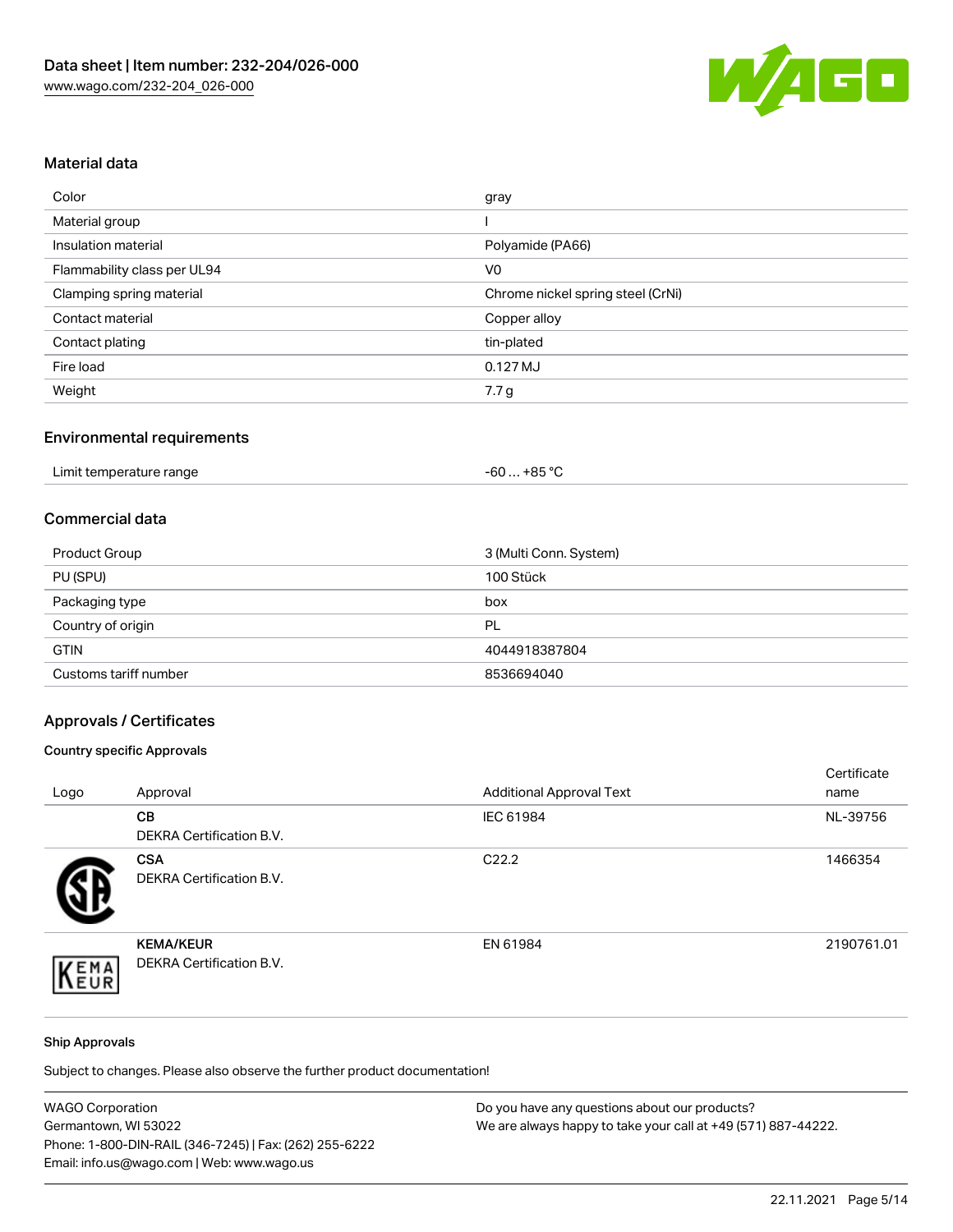

| Logo                                               | Approval                                                                                                       | <b>Additional Approval Text</b> | Certificate<br>name                 |
|----------------------------------------------------|----------------------------------------------------------------------------------------------------------------|---------------------------------|-------------------------------------|
| ABS                                                | <b>ABS</b><br>American Bureau of Shipping                                                                      |                                 | $19 -$<br>HG15869876-<br><b>PDA</b> |
|                                                    | BV<br>Bureau Veritas S.A.                                                                                      | IEC 60998                       | 11915/D0 BV                         |
|                                                    | <b>DNV GL</b><br>Det Norske Veritas, Germanischer Lloyd                                                        | $\overline{\phantom{a}}$        | TAE 000016Z                         |
| <b>UL-Approvals</b>                                |                                                                                                                |                                 |                                     |
| Logo                                               | Approval                                                                                                       | <b>Additional Approval Text</b> | Certificate<br>name                 |
|                                                    | UL<br>Underwriters Laboratories Inc.                                                                           | <b>UL 1059</b>                  | E45172                              |
|                                                    | <b>UR</b><br>Underwriters Laboratories Inc.                                                                    | <b>UL 1977</b>                  | E45171                              |
| Counterpart                                        |                                                                                                                |                                 |                                     |
|                                                    | Item no.231-604<br>Male connector; 4-pole; Pin spacing 5 mm; gray                                              |                                 | www.wago.com/231-604                |
|                                                    | Item no.231-134/001-000<br>Male header; 4-pole; THT; 1.0 x 1.0 mm solder pin; straight; pin spacing 5 mm; gray |                                 | www.wago.com/231-134/001-000        |
|                                                    | Item no.231-434/001-000<br>Male header; 4-pole; THT; 1.0 x 1.0 mm solder pin; angled; pin spacing 5 mm; gray   |                                 | www.wago.com/231-434/001-000        |
| <b>Optional accessories</b><br>Testing accessories |                                                                                                                |                                 |                                     |
| Testing accessories                                |                                                                                                                |                                 |                                     |
|                                                    | Subject to changes. Please also observe the further product documentation!                                     |                                 |                                     |

WAGO Corporation Germantown, WI 53022 Phone: 1-800-DIN-RAIL (346-7245) | Fax: (262) 255-6222 Email: info.us@wago.com | Web: www.wago.us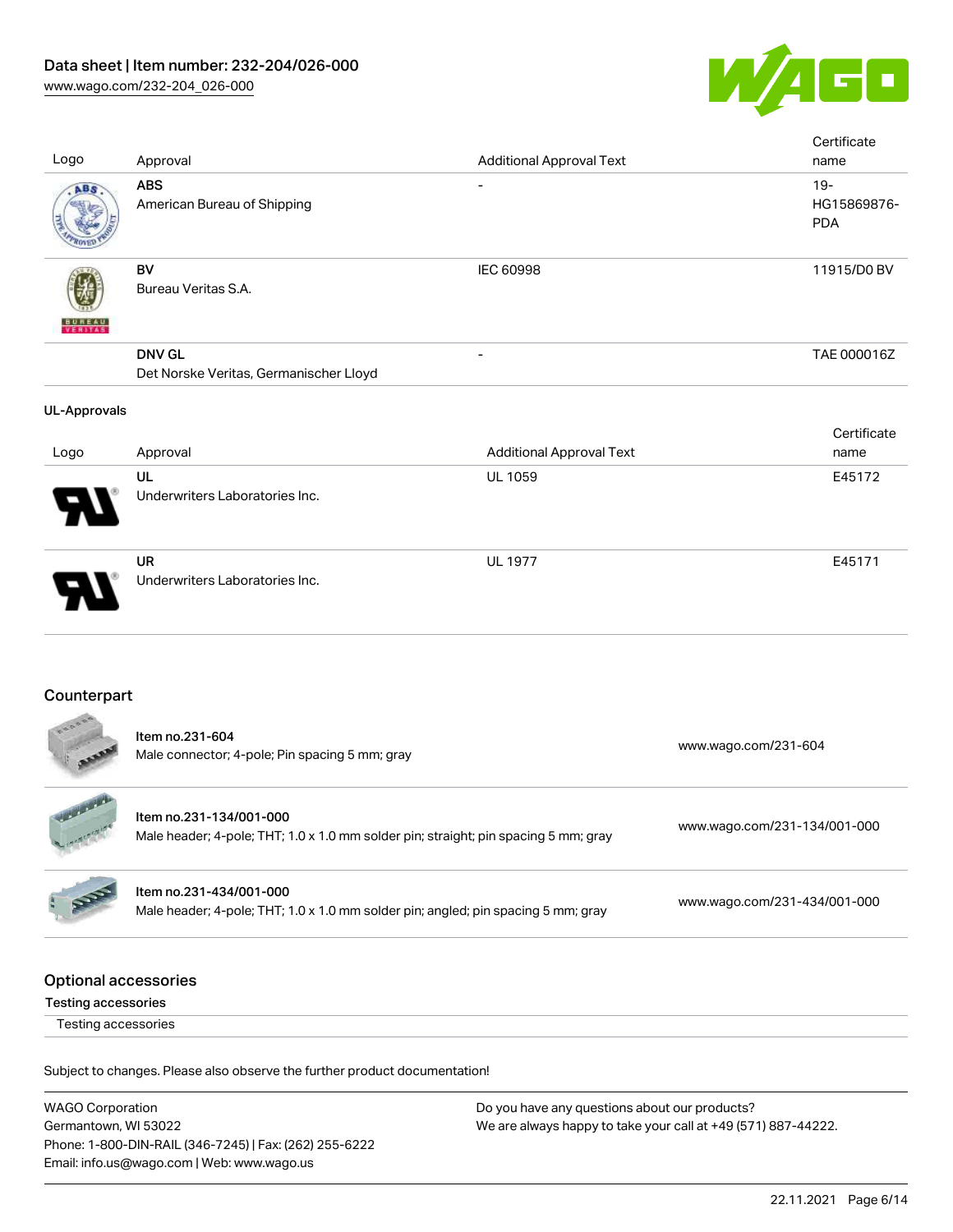

Item no.: 210-136 Test plug; 2 mm Ø; with 500 mm cable [www.wago.com/210-136](http://www.wago.com/210-136)



|                 | Item no.: 231-661<br>Test plugs for female connectors; for 5 mm and 5.08 mm pin spacing; 2,50 mm <sup>2</sup> ; light gray                                                         | www.wago.com/231-661 |
|-----------------|------------------------------------------------------------------------------------------------------------------------------------------------------------------------------------|----------------------|
| <b>Ferrules</b> |                                                                                                                                                                                    |                      |
| Ferrule         |                                                                                                                                                                                    |                      |
|                 | Item no.: 216-101<br>Ferrule; Sleeve for 0.5 mm <sup>2</sup> / AWG 22; uninsulated; electro-tin plated; silver-colored                                                             | www.wago.com/216-101 |
|                 | Item no.: 216-104<br>Ferrule; Sleeve for 1.5 mm <sup>2</sup> / AWG 16; uninsulated; electro-tin plated; silver-colored                                                             | www.wago.com/216-104 |
|                 | Item no.: 216-106<br>Ferrule; Sleeve for 2.5 mm <sup>2</sup> / AWG 14; uninsulated; electro-tin plated; silver-colored                                                             | www.wago.com/216-106 |
| ł               | Item no.: 216-102<br>Ferrule; Sleeve for 0.75 mm <sup>2</sup> / AWG 20; uninsulated; electro-tin plated; silver-colored                                                            | www.wago.com/216-102 |
| Ť.              | Item no.: 216-103<br>Ferrule; Sleeve for 1 mm <sup>2</sup> / AWG 18; uninsulated; electro-tin plated                                                                               | www.wago.com/216-103 |
| î.              | Item no.: 216-123<br>Ferrule; Sleeve for 1 mm <sup>2</sup> / AWG 18; uninsulated; electro-tin plated; silver-colored                                                               | www.wago.com/216-123 |
| î.              | Item no.: 216-122<br>Ferrule; Sleeve for 0.75 mm <sup>2</sup> / AWG 20; uninsulated; electro-tin plated; silver-colored                                                            | www.wago.com/216-122 |
| I.              | Item no.: 216-124<br>Ferrule; Sleeve for 1.5 mm <sup>2</sup> / AWG 16; uninsulated; electro-tin plated                                                                             | www.wago.com/216-124 |
|                 | Item no.: 216-142<br>Ferrule; Sleeve for 0.75 mm <sup>2</sup> / 18 AWG; uninsulated; electro-tin plated; electrolytic copper; gastight<br>crimped; acc. to DIN 46228, Part 1/08.92 | www.wago.com/216-142 |
|                 | Item no.: 216-132<br>Ferrule; Sleeve for 0.34 mm <sup>2</sup> / AWG 24; uninsulated; electro-tin plated                                                                            | www.wago.com/216-132 |
| î.              | Item no.: 216-121<br>Ferrule; Sleeve for 0.5 mm <sup>2</sup> / AWG 22; uninsulated; electro-tin plated; silver-colored                                                             | www.wago.com/216-121 |
|                 | Item no.: 216-143<br>Ferrule; Sleeve for 1 mm <sup>2</sup> / AWG 18; uninsulated; electro-tin plated; electrolytic copper; gastight<br>crimped; acc. to DIN 46228, Part 1/08.92    | www.wago.com/216-143 |
|                 | Item no.: 216-131<br>Ferrule; Sleeve for 0.25 mm <sup>2</sup> / AWG 24; uninsulated; electro-tin plated; silver-colored                                                            | www.wago.com/216-131 |
|                 | Item no.: 216-141<br>Ferrule; Sleeve for 0.5 mm <sup>2</sup> / 20 AWG; uninsulated; electro-tin plated; electrolytic copper; gastight<br>crimped; acc. to DIN 46228, Part 1/08.92  | www.wago.com/216-141 |

 $\mathbbm{1}$ 

Subject to changes. Please also observe the further product documentation!

WAGO Corporation Germantown, WI 53022 Phone: 1-800-DIN-RAIL (346-7245) | Fax: (262) 255-6222 Email: info.us@wago.com | Web: www.wago.us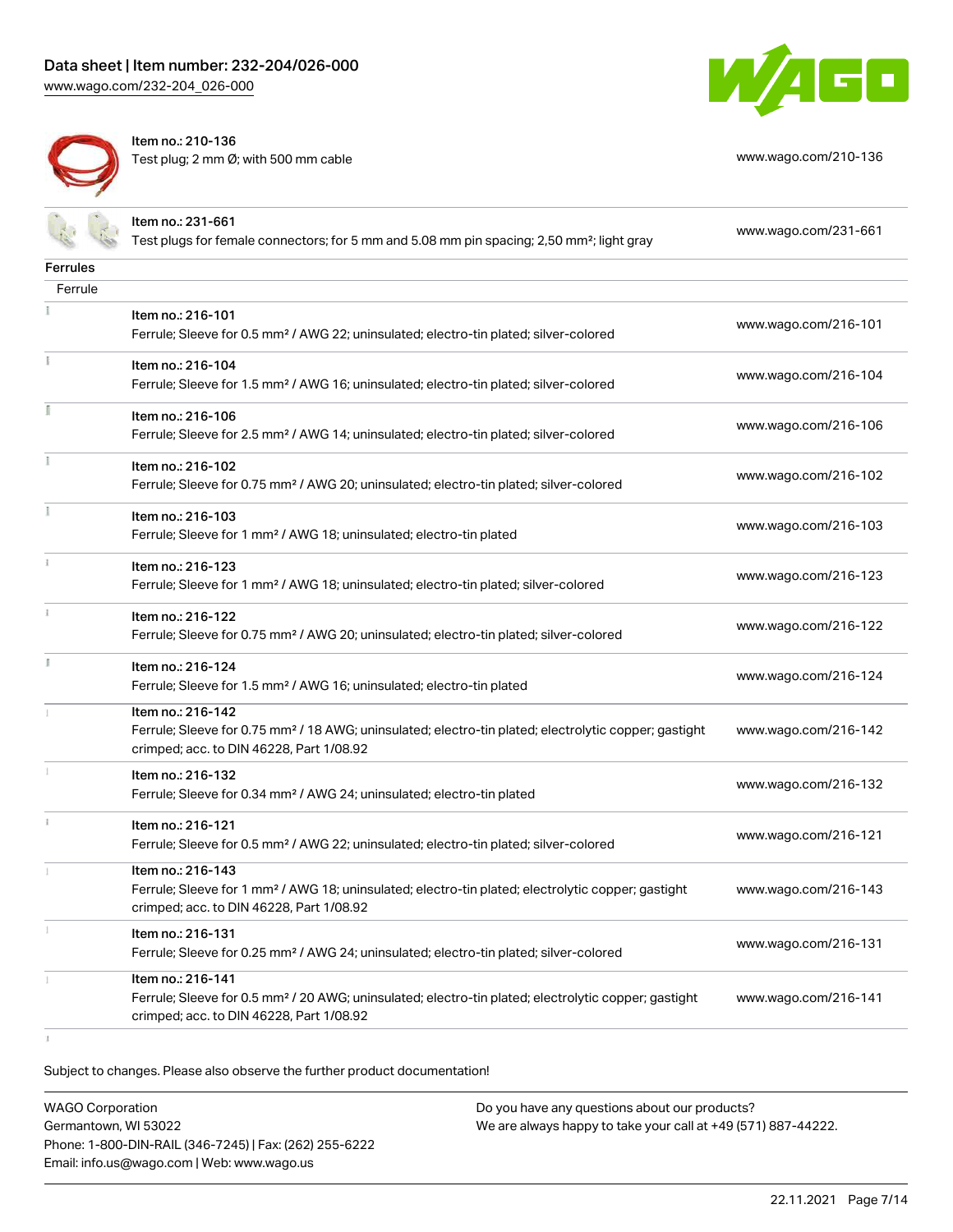

| Item no.: 216-152<br>Ferrule; Sleeve for 0.34 mm <sup>2</sup> / AWG 24; uninsulated; electro-tin plated                                                                                                 | www.wago.com/216-152 |
|---------------------------------------------------------------------------------------------------------------------------------------------------------------------------------------------------------|----------------------|
| Item no.: 216-203<br>Ferrule; Sleeve for 1 mm <sup>2</sup> / AWG 18; insulated; electro-tin plated; red                                                                                                 | www.wago.com/216-203 |
| Item no.: 216-202<br>Ferrule; Sleeve for 0.75 mm <sup>2</sup> / 18 AWG; insulated; electro-tin plated; gray                                                                                             | www.wago.com/216-202 |
| Item no.: 216-151<br>Ferrule; Sleeve for 0.25 mm <sup>2</sup> / AWG 24; uninsulated; electro-tin plated                                                                                                 | www.wago.com/216-151 |
| Item no.: 216-204<br>Ferrule; Sleeve for 1.5 mm <sup>2</sup> / AWG 16; insulated; electro-tin plated; black                                                                                             | www.wago.com/216-204 |
| Item no.: 216-144<br>Ferrule; Sleeve for 1.5 mm <sup>2</sup> / AWG 16; uninsulated; electro-tin plated; electrolytic copper; gastight<br>crimped; acc. to DIN 46228, Part 1/08.92; silver-colored       | www.wago.com/216-144 |
| Item no.: 216-201<br>Ferrule; Sleeve for 0.5 mm <sup>2</sup> / 20 AWG; insulated; electro-tin plated; white                                                                                             | www.wago.com/216-201 |
| Item no.: 216-223<br>Ferrule; Sleeve for 1 mm <sup>2</sup> / AWG 18; insulated; electro-tin plated; red                                                                                                 | www.wago.com/216-223 |
| Item no.: 216-241<br>Ferrule; Sleeve for 0.5 mm <sup>2</sup> / 20 AWG; insulated; electro-tin plated; electrolytic copper; gastight<br>crimped; acc. to DIN 46228, Part 4/09.90; white                  | www.wago.com/216-241 |
| Item no.: 216-242<br>Ferrule; Sleeve for 0.75 mm <sup>2</sup> / 18 AWG; insulated; electro-tin plated; electrolytic copper; gastight<br>crimped; acc. to DIN 46228, Part 4/09.90; gray                  | www.wago.com/216-242 |
| Item no.: 216-222<br>Ferrule; Sleeve for 0.75 mm <sup>2</sup> / 18 AWG; insulated; electro-tin plated; gray                                                                                             | www.wago.com/216-222 |
| Item no.: 216-221<br>Ferrule; Sleeve for 0.5 mm <sup>2</sup> / 20 AWG; insulated; electro-tin plated; white                                                                                             | www.wago.com/216-221 |
| Item no.: 216-224<br>Ferrule; Sleeve for 1.5 mm <sup>2</sup> / AWG 16; insulated; electro-tin plated; black                                                                                             | www.wago.com/216-224 |
| Item no.: 216-243<br>Ferrule; Sleeve for 1 mm <sup>2</sup> / AWG 18; insulated; electro-tin plated; electrolytic copper; gastight crimped; www.wago.com/216-243<br>acc. to DIN 46228, Part 4/09.90; red |                      |
| Item no.: 216-244<br>Ferrule; Sleeve for 1.5 mm <sup>2</sup> / AWG 16; insulated; electro-tin plated; electrolytic copper; gastight<br>crimped; acc. to DIN 46228, Part 4/09.90; black                  | www.wago.com/216-244 |
| Item no.: 216-263<br>Ferrule; Sleeve for 1 mm <sup>2</sup> / AWG 18; insulated; electro-tin plated; electrolytic copper; gastight crimped; www.wago.com/216-263<br>acc. to DIN 46228, Part 4/09.90; red |                      |
| Item no.: 216-264<br>Ferrule; Sleeve for 1.5 mm <sup>2</sup> / AWG 16; insulated; electro-tin plated; electrolytic copper; gastight<br>crimped; acc. to DIN 46228, Part 4/09.90; black                  | www.wago.com/216-264 |

WAGO Corporation Germantown, WI 53022 Phone: 1-800-DIN-RAIL (346-7245) | Fax: (262) 255-6222 Email: info.us@wago.com | Web: www.wago.us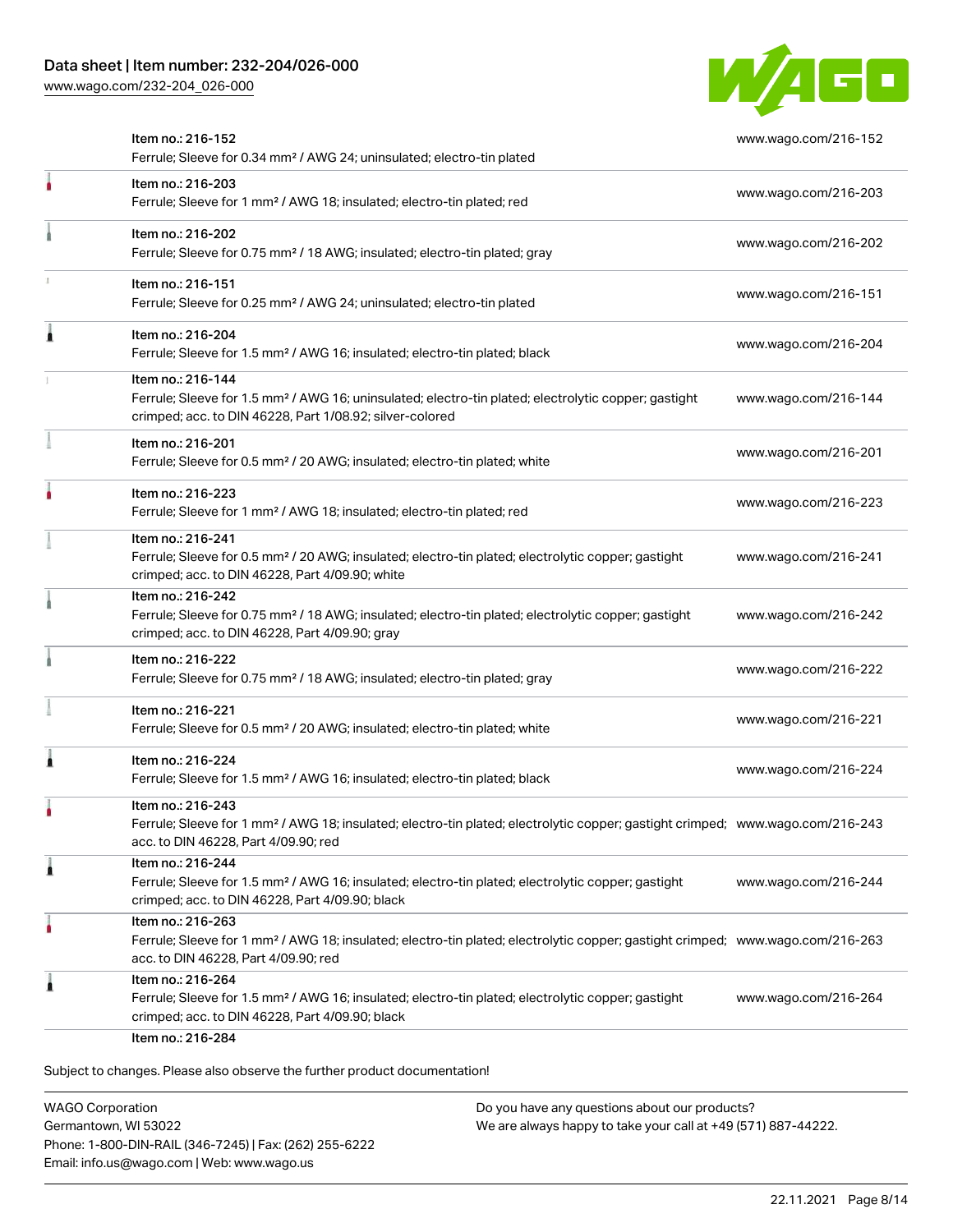# Data sheet | Item number: 232-204/026-000

[www.wago.com/232-204\\_026-000](http://www.wago.com/232-204_026-000)



| Ferrule; Sleeve for 1.5 mm <sup>2</sup> / AWG 16; insulated; electro-tin plated; electrolytic copper; gastight<br>crimped; acc. to DIN 46228, Part 4/09.90; black                              |
|------------------------------------------------------------------------------------------------------------------------------------------------------------------------------------------------|
| Ferrule; Sleeve for 0.75 mm <sup>2</sup> / 18 AWG; insulated; electro-tin plated; electrolytic copper; gastight<br>crimped; acc. to DIN 46228, Part 4/09.90; gray                              |
| Ferrule; Sleeve for 0.25 mm <sup>2</sup> / AWG 24; insulated; electro-tin plated; yellow                                                                                                       |
| Ferrule; Sleeve for 0.25 mm <sup>2</sup> / AWG 24; insulated; electro-tin plated; yellow                                                                                                       |
| Ferrule; Sleeve for 0.34 mm <sup>2</sup> / 22 AWG; insulated; electro-tin plated; green                                                                                                        |
| Ferrule; Sleeve for 0.34 mm <sup>2</sup> / 22 AWG; insulated; electro-tin plated; light turquoise                                                                                              |
|                                                                                                                                                                                                |
|                                                                                                                                                                                                |
| Lockout caps; for covering unused clamping units; gray                                                                                                                                         |
|                                                                                                                                                                                                |
|                                                                                                                                                                                                |
|                                                                                                                                                                                                |
|                                                                                                                                                                                                |
|                                                                                                                                                                                                |
| Jumper; for conductor entry; 5-way; insulated; gray                                                                                                                                            |
| Jumper; for conductor entry; 3-way; insulated; gray                                                                                                                                            |
| Jumper; for conductor entry; 7-way; insulated; gray                                                                                                                                            |
| Jumper; for conductor entry; 10-way; insulated; gray                                                                                                                                           |
| Jumper; for conductor entry; 2-way; insulated; gray                                                                                                                                            |
|                                                                                                                                                                                                |
|                                                                                                                                                                                                |
| Item no.: 210-331/500-103<br>Marking strips; as a DIN A4 sheet; MARKED; 1-12 (300x); Height of marker strip: 2.3 mm/0.091 in; Strip<br>length 182 mm; Horizontal marking; Self-adhesive; white |
| Subject to changes. Please also observe the further product documentation!                                                                                                                     |

WAGO Corporation Germantown, WI 53022 Phone: 1-800-DIN-RAIL (346-7245) | Fax: (262) 255-6222 Email: info.us@wago.com | Web: www.wago.us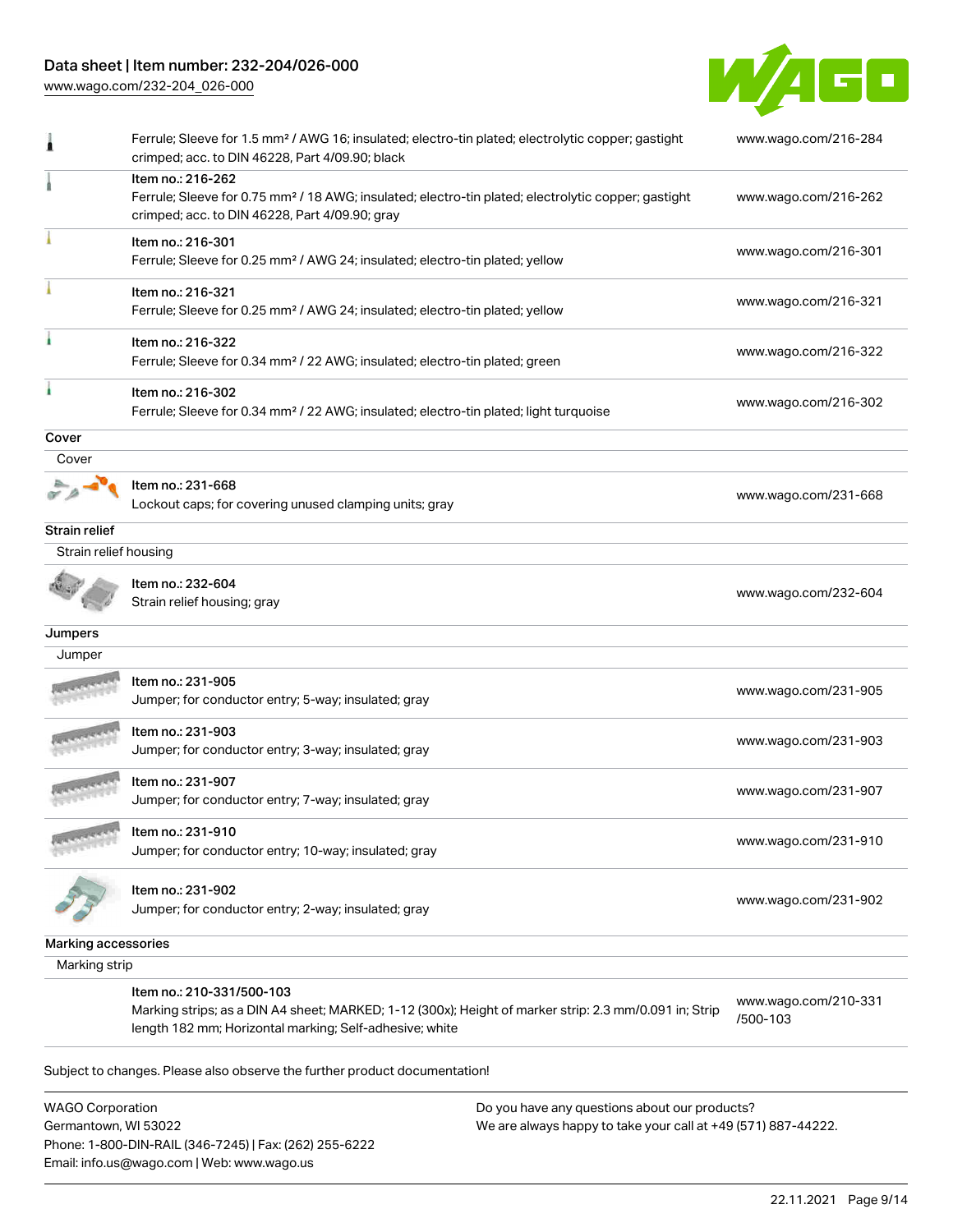

|                   | Item no.: 210-331/500-104<br>Marking strips; as a DIN A4 sheet; MARKED; 13-24 (300x); Height of marker strip: 2.3 mm/0.091 in; Strip<br>length 182 mm; Horizontal marking; Self-adhesive; white | www.wago.com/210-331<br>/500-104 |
|-------------------|-------------------------------------------------------------------------------------------------------------------------------------------------------------------------------------------------|----------------------------------|
|                   | Item no.: 210-332/500-202<br>Marking strips; as a DIN A4 sheet; MARKED; 1-16 (160x); Height of marker strip: 3 mm; Strip length 182<br>mm; Horizontal marking; Self-adhesive; white             | www.wago.com/210-332<br>/500-202 |
|                   | Item no.: 210-332/500-206<br>Marking strips; as a DIN A4 sheet; MARKED; 33-48 (160x); Height of marker strip: 3 mm; Strip length<br>182 mm; Horizontal marking; Self-adhesive; white            | www.wago.com/210-332<br>/500-206 |
|                   | Item no.: 210-332/500-205<br>Marking strips; as a DIN A4 sheet; MARKED; 1-32 (80x); Height of marker strip: 3 mm; Strip length 182<br>mm; Horizontal marking; Self-adhesive; white              | www.wago.com/210-332<br>/500-205 |
|                   | Item no.: 210-332/500-204<br>Marking strips; as a DIN A4 sheet; MARKED; 17-32 (160x); Height of marker strip: 3 mm; Strip length<br>182 mm; Horizontal marking; Self-adhesive; white            | www.wago.com/210-332<br>/500-204 |
| Insulations stops |                                                                                                                                                                                                 |                                  |
| Insulation stop   |                                                                                                                                                                                                 |                                  |
|                   | Item no.: 231-672<br>Insulation stop; 0.75 - 1 mm <sup>2</sup> ; dark gray                                                                                                                      | www.wago.com/231-672             |
| Leee              | Item no.: 231-670<br>Insulation stop; 0.08-0.2 mm <sup>2</sup> / 0.2 mm <sup>2</sup> "s"; white                                                                                                 | www.wago.com/231-670             |
|                   | Item no.: 231-671<br>Insulation stop; 0.25 - 0.5 mm <sup>2</sup> ; light gray                                                                                                                   | www.wago.com/231-671             |
| <b>Tools</b>      |                                                                                                                                                                                                 |                                  |
| Operating tool    |                                                                                                                                                                                                 |                                  |
|                   | Item no.: 209-130<br>Operating tool; suitable for 264, 280 and 281 Series; 1-way; of insulating material; white                                                                                 | www.wago.com/209-130             |
|                   | Item no.: 231-159<br>Operating tool; natural                                                                                                                                                    | www.wago.com/231-159             |
|                   | Item no.: 231-231<br>Combination operating tool; red                                                                                                                                            | www.wago.com/231-231             |
|                   | Item no.: 231-131<br>Operating tool; made of insulating material; 1-way; loose; white                                                                                                           | www.wago.com/231-131             |
|                   |                                                                                                                                                                                                 |                                  |

Subject to changes. Please also observe the further product documentation!

WAGO Corporation Germantown, WI 53022 Phone: 1-800-DIN-RAIL (346-7245) | Fax: (262) 255-6222 Email: info.us@wago.com | Web: www.wago.us Do you have any questions about our products? We are always happy to take your call at +49 (571) 887-44222.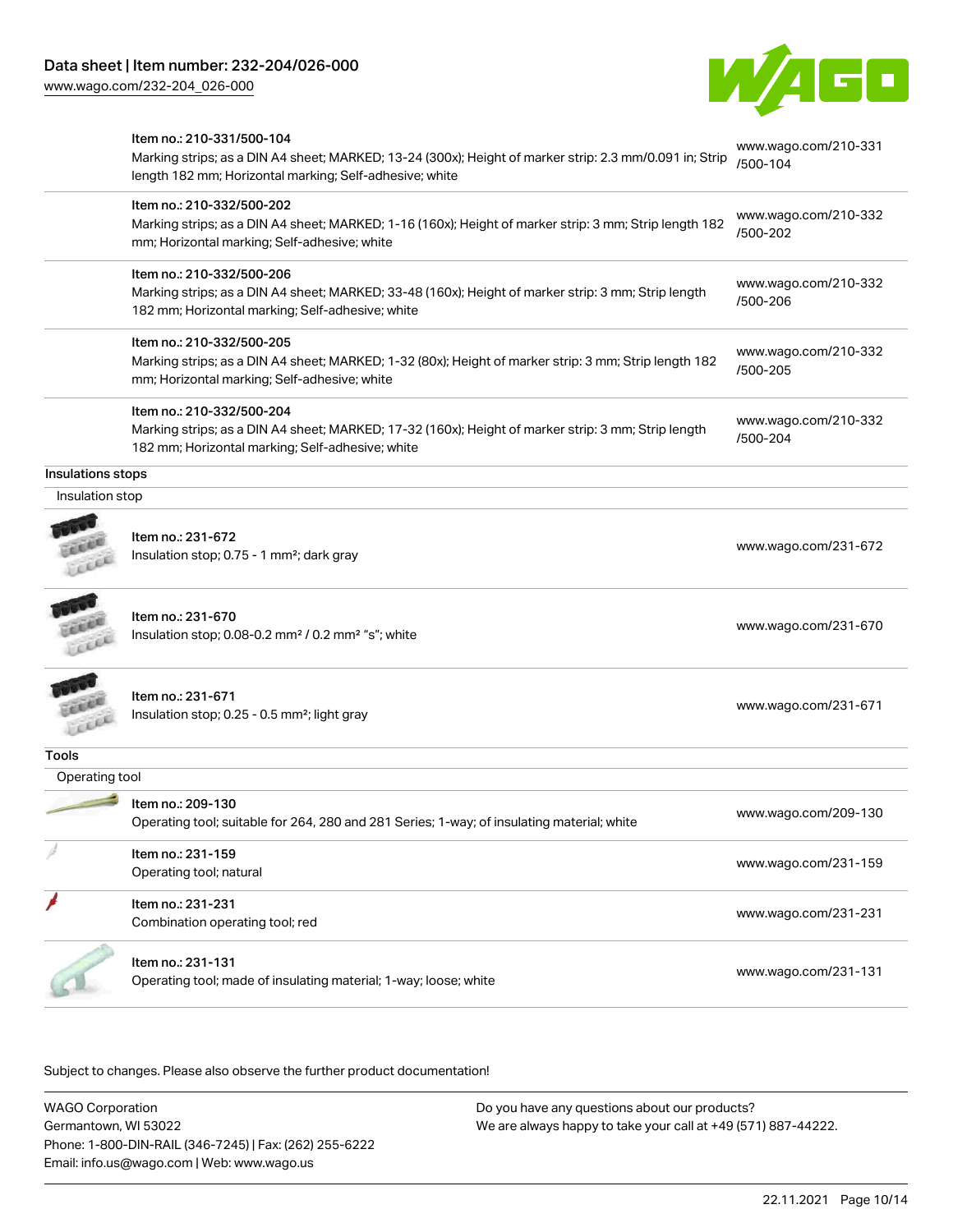# Data sheet | Item number: 232-204/026-000

[www.wago.com/232-204\\_026-000](http://www.wago.com/232-204_026-000)



 $at$ 

 $100$ 

 $at$ 

Ï

attili innocenti

art1

£,

Item no.: 231-291 Operating tool; made of insulating material; 1-way; loose; red



[www.wago.com/231-291](http://www.wago.com/231-291)

| Item no.: 280-432<br>Operating tool; made of insulating material; 2-way; white | www.wago.com/280-432 |
|--------------------------------------------------------------------------------|----------------------|
| Item no.: 280-434<br>Operating tool; made of insulating material; 4-way        | www.wago.com/280-434 |
| Item no.: 280-437<br>Operating tool; made of insulating material; 7-way        | www.wago.com/280-437 |
| Item no.: 280-440<br>Operating tool; made of insulating material; 10-way       | www.wago.com/280-440 |
| Item no.: 280-435<br>Operating tool; made of insulating material; 5-way; gray  | www.wago.com/280-435 |
| Item no.: 280-436<br>Operating tool; made of insulating material; 6-way        | www.wago.com/280-436 |
| Item no.: 280-438<br>Operating tool; made of insulating material; 8-way        | www.wago.com/280-438 |
| Item no.: 280-433<br>Operating tool; made of insulating material; 3-way        | www.wago.com/280-433 |

# Downloads

# Documentation

| <b>Additional Information</b> |            |        |          |
|-------------------------------|------------|--------|----------|
| Technical explanations        | 2019 Apr 3 | pdf    | Download |
|                               |            | 2.0 MB |          |

#### CAD files

#### CAD data

| 2D/3D Models 232-204/026-000      | URL | Download |
|-----------------------------------|-----|----------|
| CAE data                          |     |          |
| EPLAN Data Portal 232-204/026-000 | URL | Download |
| ZUKEN Portal 232-204/026-000      | URL | Download |

Subject to changes. Please also observe the further product documentation!

WAGO Corporation Germantown, WI 53022 Phone: 1-800-DIN-RAIL (346-7245) | Fax: (262) 255-6222 Email: info.us@wago.com | Web: www.wago.us Do you have any questions about our products? We are always happy to take your call at +49 (571) 887-44222.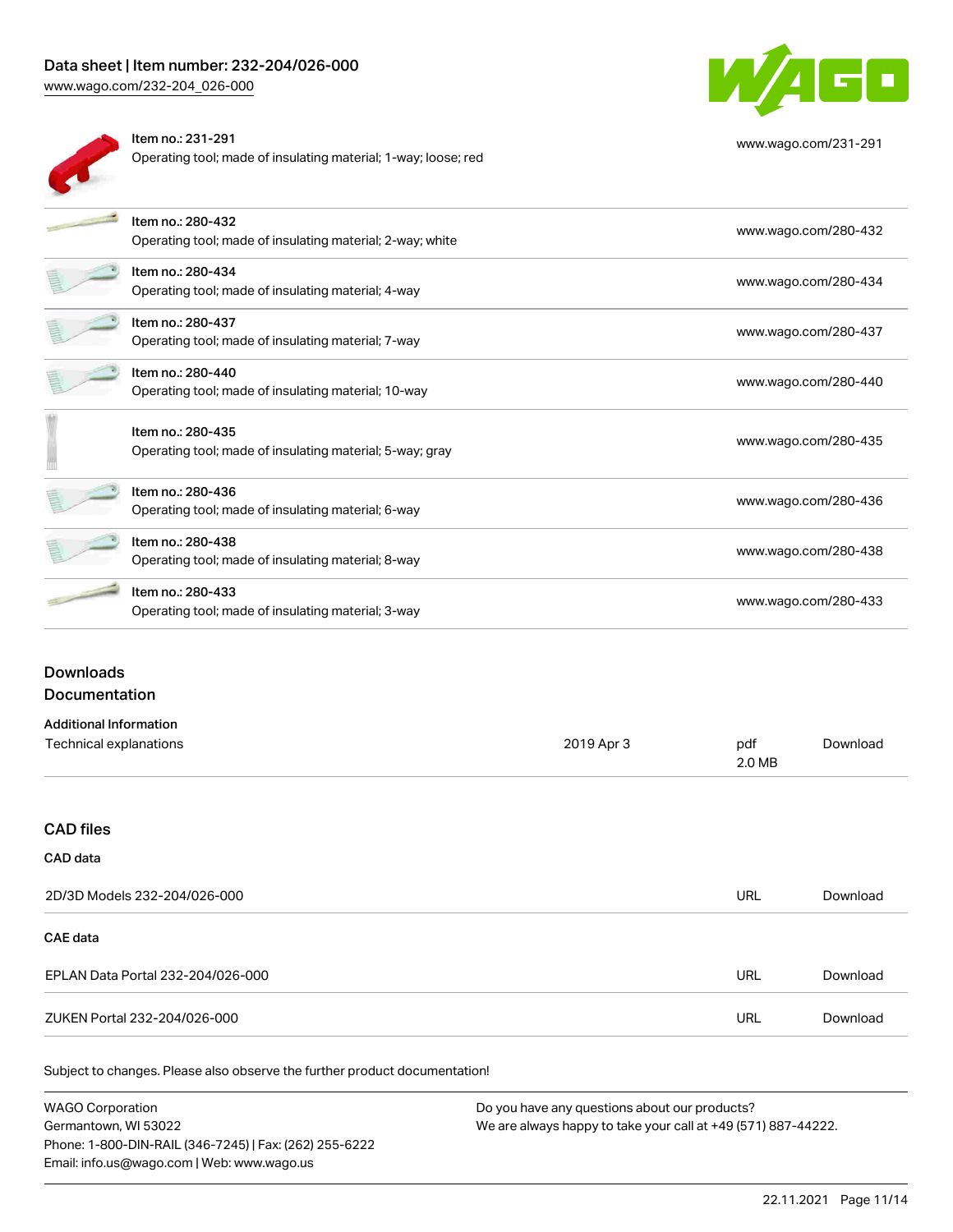

| EPLAN Data Portal 232-204/026-000       | URL | Download |
|-----------------------------------------|-----|----------|
|                                         |     |          |
| <b>Environmental Product Compliance</b> |     |          |
| <b>Compliance Search</b>                |     |          |

| Environmental Product Compliance 232-204/026-000                                                           | URL | Download |
|------------------------------------------------------------------------------------------------------------|-----|----------|
| 1-conductor female connector, angled; CAGE CLAMP <sup>®</sup> ; 2.5 mm <sup>2</sup> ; Pin spacing 5 mm; 4- |     |          |
| pole; 2,50 mm <sup>2</sup> ; gray                                                                          |     |          |

#### Installation Notes



Inserting a conductor via 3.5 mm screwdriver – CAGE CLAMP® actuation parallel to conductor entry.



Inserting a conductor via 3.5 mm screwdriver – CAGE CLAMP® actuation perpendicular to conductor entry.



Inserting a conductor into CAGE CLAMP® unit via operating lever (231-291).



Inserting a conductor via operating tool.

Subject to changes. Please also observe the further product documentation!

WAGO Corporation Germantown, WI 53022 Phone: 1-800-DIN-RAIL (346-7245) | Fax: (262) 255-6222 Email: info.us@wago.com | Web: www.wago.us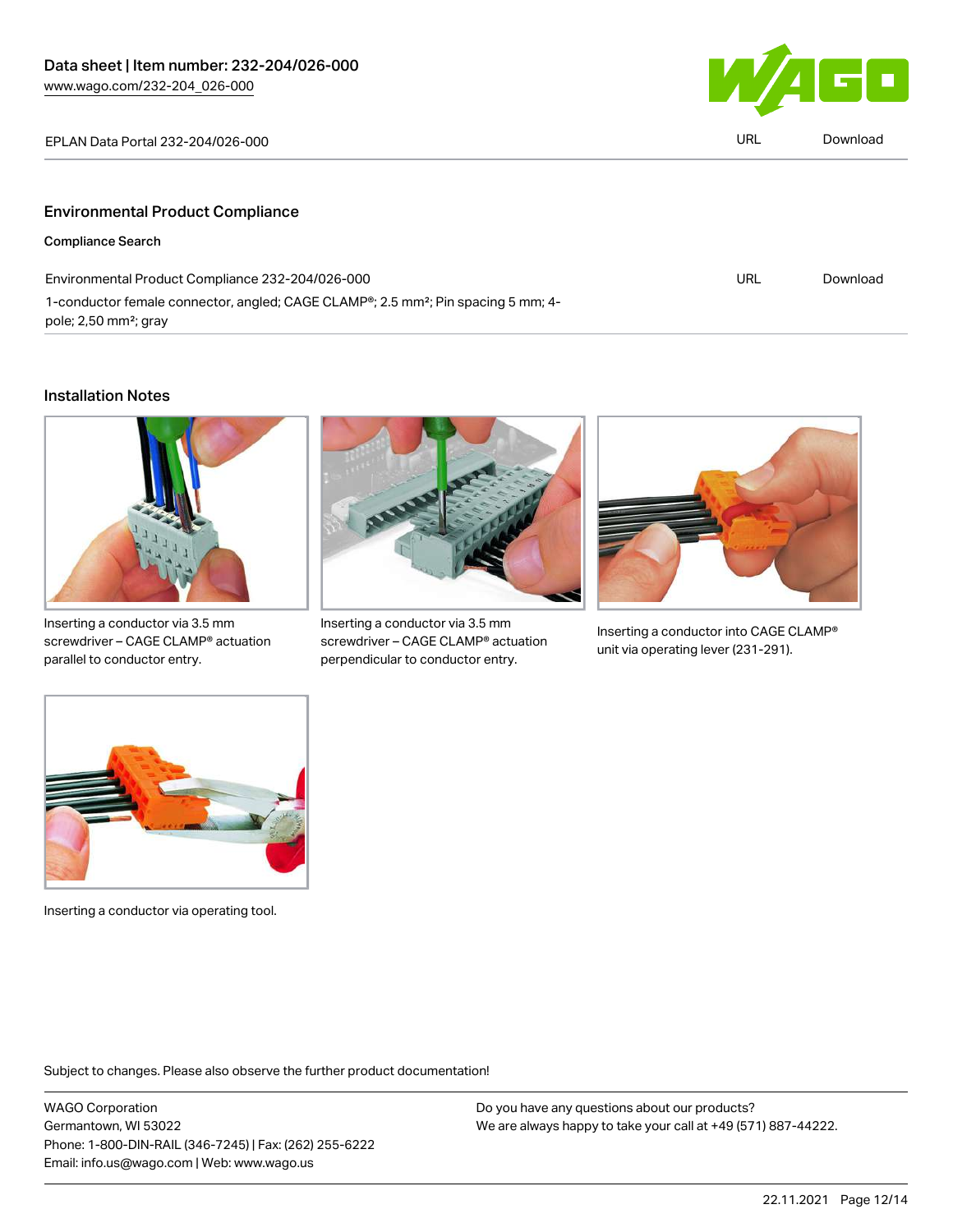



Coding a female connector by removing coding finger(s).



Testing – female connector with CAGE CLAMP®

Integrated test ports for testing perpendicular to conductor entry via 2 or 2.3 mm Ø test plug

#### Installation



Male connector with strain relief plate



Strain relief housing shown with a male connector equipped with CAGE CLAMP®

Subject to changes. Please also observe the further product documentation!

WAGO Corporation Germantown, WI 53022 Phone: 1-800-DIN-RAIL (346-7245) | Fax: (262) 255-6222 Email: info.us@wago.com | Web: www.wago.us